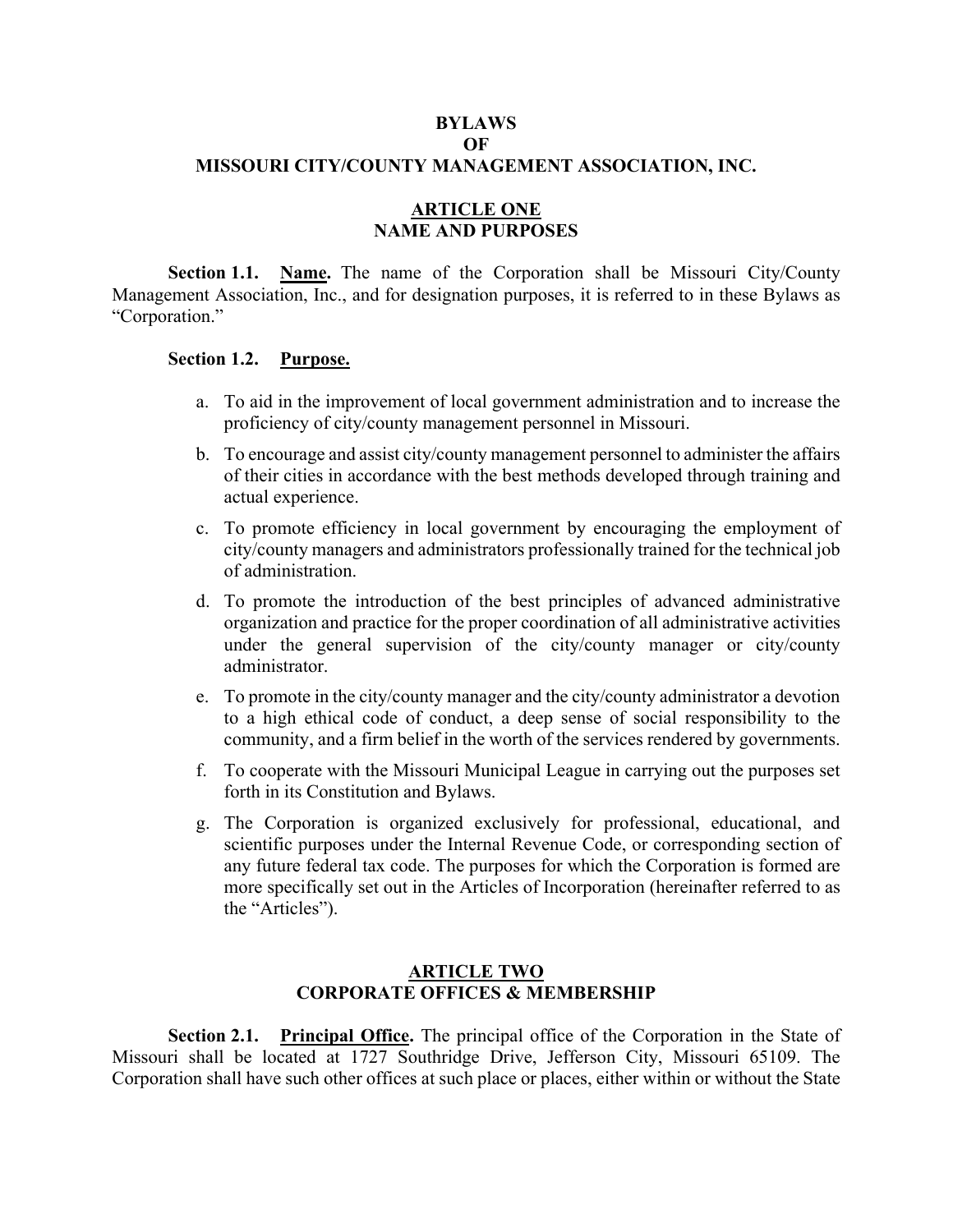of Missouri, as the Board of Directors (hereinafter referred to as the "Board") may from time to time designate or as the affairs of the Corporation may require from time to time.

**Section 2.2.** Registered Office. The Corporation shall have and continuously maintain in the State of Missouri a registered office, and a registered agent whose office is identical with such registered office, as required by the Missouri General Not for Profit Corporation Law. The registered office may be, but need not be, identical with the principal office in the State of Missouri, and the address of the registered agent may be changed from time to time by the Board.

**Section 2.3. Membership.** Each Shareholder shall be a Member of the Corporation

- a. Full Membership. Any duly appointed Chief Administrative Officer (CAO), Manager, Assistant CAO, Assistant Manager, or an individual which has general administrative responsibilities and is recommended by his/her CAO of any municipality in the State of Missouri may hold Full Membership in the Corporation. Membership is non-transferable and it shall be in the name of the individual and shall not attach to the position or organization.
- b. Associate Membership. Anyone otherwise qualified to be a member of the International City/County Management Association may hold Associate Membership in the Corporation.
- c. Student Membership. Anyone who is enrolled as a student in a college or university public administration or public policy program may hold Student Membership in the Corporation.
- d. Life Membership. Any member who has retired from active service with a municipality or county and who, in the opinion of the Board, has made an outstanding contribution to the development of the profession may be granted a life membership by unanimous vote of the Board. Benefits for life members include a waiver of the annual dues and complimentary registration at the Annual Spring Conference.

**Section 2.4. Application for Membership.** As a prerequisite for consideration for membership, all applicants shall complete a membership form. Submission of the membership form requires acknowledgement of adherence to ICMA Code of Ethics. It is also required that a completed applicaton be filed when reinstatement of membership is requested.

**Section 2.5. Member Benefits**. Members of the Board and their fellow employees may compete for scholarships or other member benefits offered by the Corporation provided that all applicable eligibility requirements are met and members seeking any scholarships or other benefits recuse themselves from the selection process.

# **ARTICLE THREE BOARD OF DIRECTORS**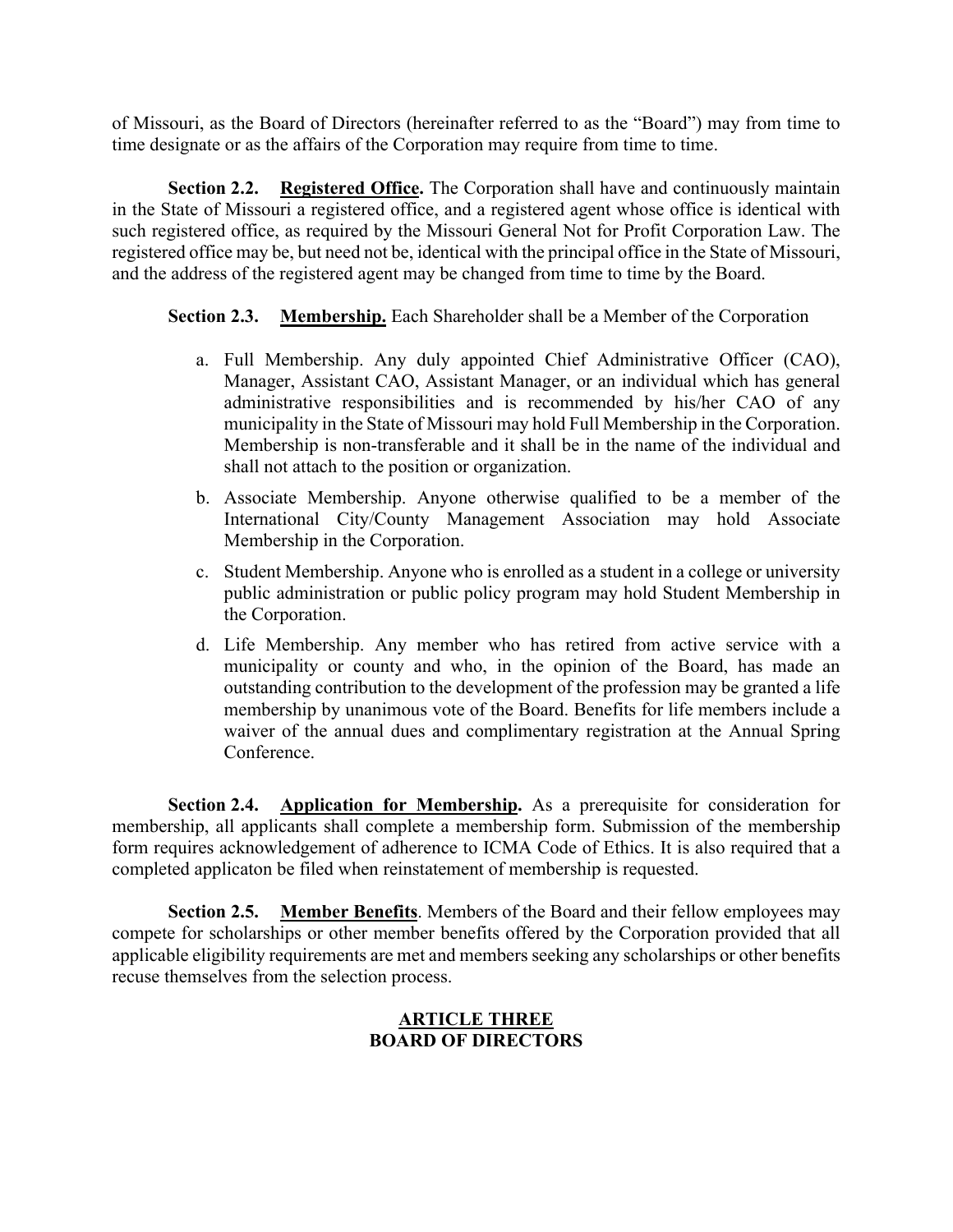**Section 3.1.** Directors in Lieu of Members. The Corporation shall have a standing and self-perpetuating Board, in which Board shall be vested all of the powers and authority enumerated below. The Board shall be made up of:

- a. President;
- b. First Vice President-President Elect;
- c. Second Vice President;
- d. Immediate Past President; and,
- e. Three Board Members.

**Section 3.2. Powers.** The property and business and affairs of the Corporation shall be controlled and managed by a Board initially composed of seven (7) persons, consisting of natural persons who are citizens of the United States, with the members of the initial Board as listed in the Articles of Incorporation. Each Board member shall serve as a Director until the expiration of his or her term, or until he or she dies, resigns, or is removed or replaced in accordance with these bylaws. The number of Directors to constitute the Board shall be seven (7), unless and until changed by amendment to this bylaw, provided, however, that there shall always be at least three (3) Directors. All corporate powers of the Corporation shall be vested in and exercised by the Board.

The Board shall have and is invested with all and unlimited powers and authorities, except as it may be expressly limited by law, the Articles of Incorporation, or these Bylaws, to: supervise, control, direct, and manage the property, affairs, and activities of the Corporation; determine the policies of the Corporation; do, or cause to be done, any and all lawful things for and on behalf of the Corporation; exercise, or cause to be exercised, any and all of its powers, privileges, or franchises; and, seek the effectuation of its objects and purposes; provided, however, that (a) the Board shall not authorize or permit the Corporation to engage in any activity not permitted to be transacted by the Articles of Incorporation or by a corporation organized under the laws of the State of Missouri, (b) none of the powers of the Corporation shall be exercised to carry on activities, otherwise than as an insubstantial part of its activities, which are not in themselves in furtherance of the purposes of the Corporation, and (c) all income and property of the Corporation shall be applied exclusively for its not for profit purposes.

The Board may approve by contract the engagement of services to provide various administrative functions to the Corporation. These functions may include, but are not limited to, maintenance of records, budgeting, accounting, financial services, marketing, Committee support, and membership management. The engagement may include the appointment of an Executive Director who shall be responsible to the Board.

**Section 3.3.** Selection, Number, Qualifications and Tenure. Except as set forth in this section, each member of the Board, including any future Director, shall hold office continuously for a period of two years from the date of his or her appointment unless earlier terminated by his or her resignation, removal, or death. No Board member shall serve more than three consecutive two year terms. Selection of Board members shall be pursuant to Section 4.2. Vacancies on the Board shall be filled as provided herein. The Executive Director of the Corporation, if any, shall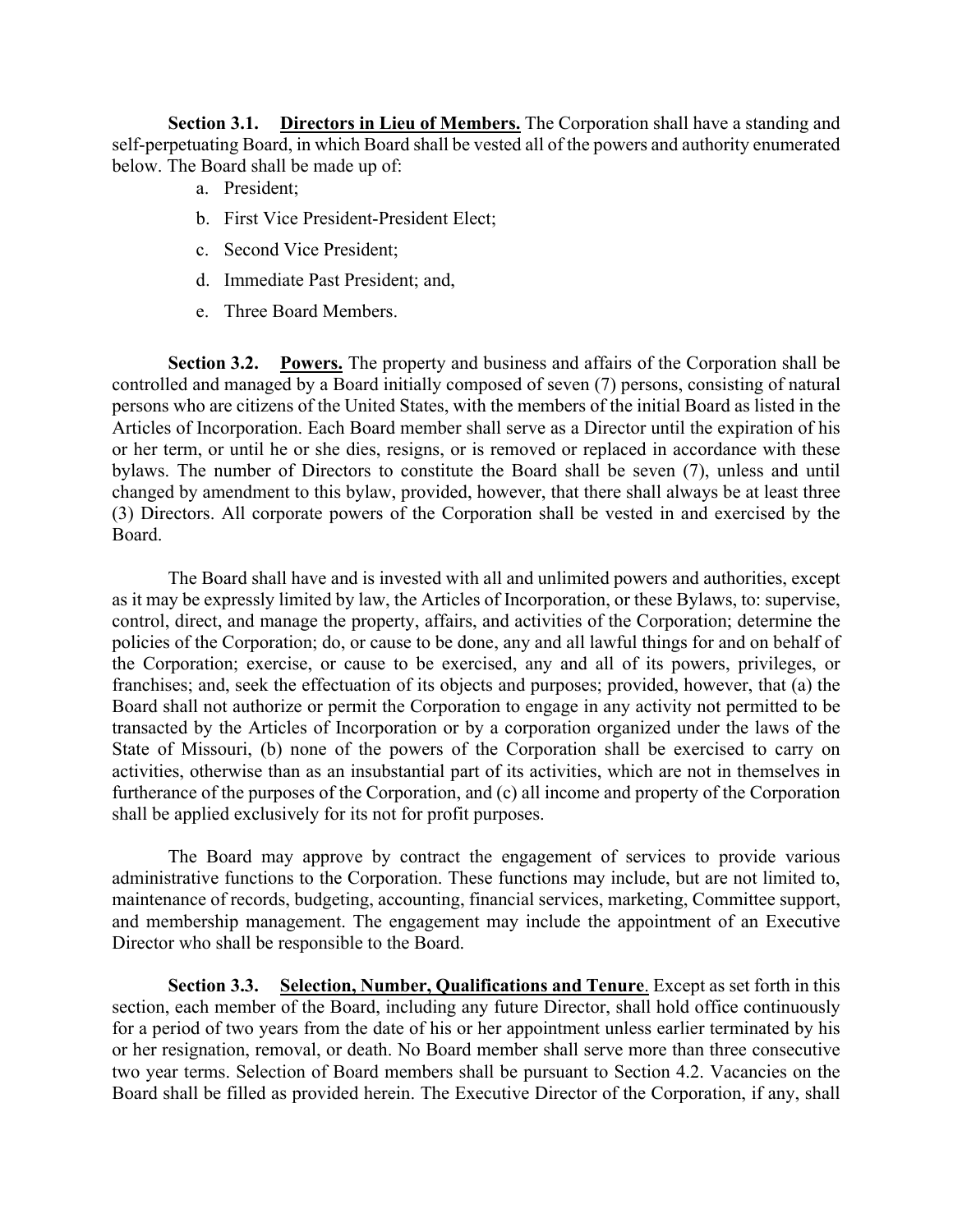also attend and participate in all meetings of the Board as an ex-officio, nonvoting member of the Board.

**Section 3.4.** Regular and Special Meetings. The Directors may hold their meeting and keep the books of the Corporation at the principal place of business of the Corporation in this state or at such other places as they may from time to time determine and as may be permitted by law.

 The annual meeting of the Board shall be held on the First Monday in January in each year at such place and time as shall be determined by the Board or on such other date as may be determined by the Board. Regular meetings of the Board may be held in accordance with any schedule adopted by the Board and sent to each Director, and no other such notice of such regular meetings need be given. If the Board does not adopt a schedule for its regular meetings, such meeting shall be held at times and places specified by the Chairman and communicated to each Director by notice.

 Special meetings of the Board may be called by the Chairman or any two (2) Directors. The notice for any special meeting of the Board shall be given by the Secretary to all Directors. Meetings of the Board may be held within or without the State of Missouri at such place as is indicated in the notice or waiver of notice thereof.

**Section 3.5. Notices**. Notice of the date, time and place any regular or special meeting of the Board shall be given no fewer than ten (10), or if notice is mailed by other than first-class or registered mail, thirty (30), nor more than sixty (60) days before the meeting date, by written notice delivered personally or sent by mail, facsimile transmission, or telegraph to each Director at his address as shown by the records of the Corporation. If mailed, such notice shall be deemed to be delivered when deposited in the United States mail in a sealed envelope so addressed, with postage thereupon prepaid. If notice be given by facsimile transmission, such notice shall be deemed delivered when sent (provided the sender retains facsimile device documentation confirming such delivery). Whenever any notice is required to be given, and Director may waive notice of any meeting in writing, whether before or after the time stated therein, and such waiver shall be deemed equivalent to receipt of such notice. The attendance of a Director at any meeting shall also constitute a waiver of notice of such meeting, except where a Director attends a meeting for the express purpose of objection to the transaction of any business because the meeting is not lawfully called or convened. Neither the business to be transacted at, nor the purpose of, any regular meeting of the Board need be specified in the notice or waiver of notice of such meeting, unless specifically required by law or by these Bylaws. The business to be transacted at, and the purpose of, any special meeting of the Board shall be specified in the notice or waiver of notice of such meeting.

**Section 3.6. Quorum; Manner of Acting**. At all meetings of the Board, the presence of a majority of members of the Board shall be necessary and sufficient to constitute a quorum, but if less than a quorum of Directors is not present at any meeting of the Directors, the Directors present as the meeting may adjourn the meeting, from time to time, to a subsequent date without further notice, provided a quorum is present at such deferred meeting.

 The act of a majority of the Directors present at a meeting at which a quorum is present shall be the act of the Board, unless the act of a greater number is required by law or by these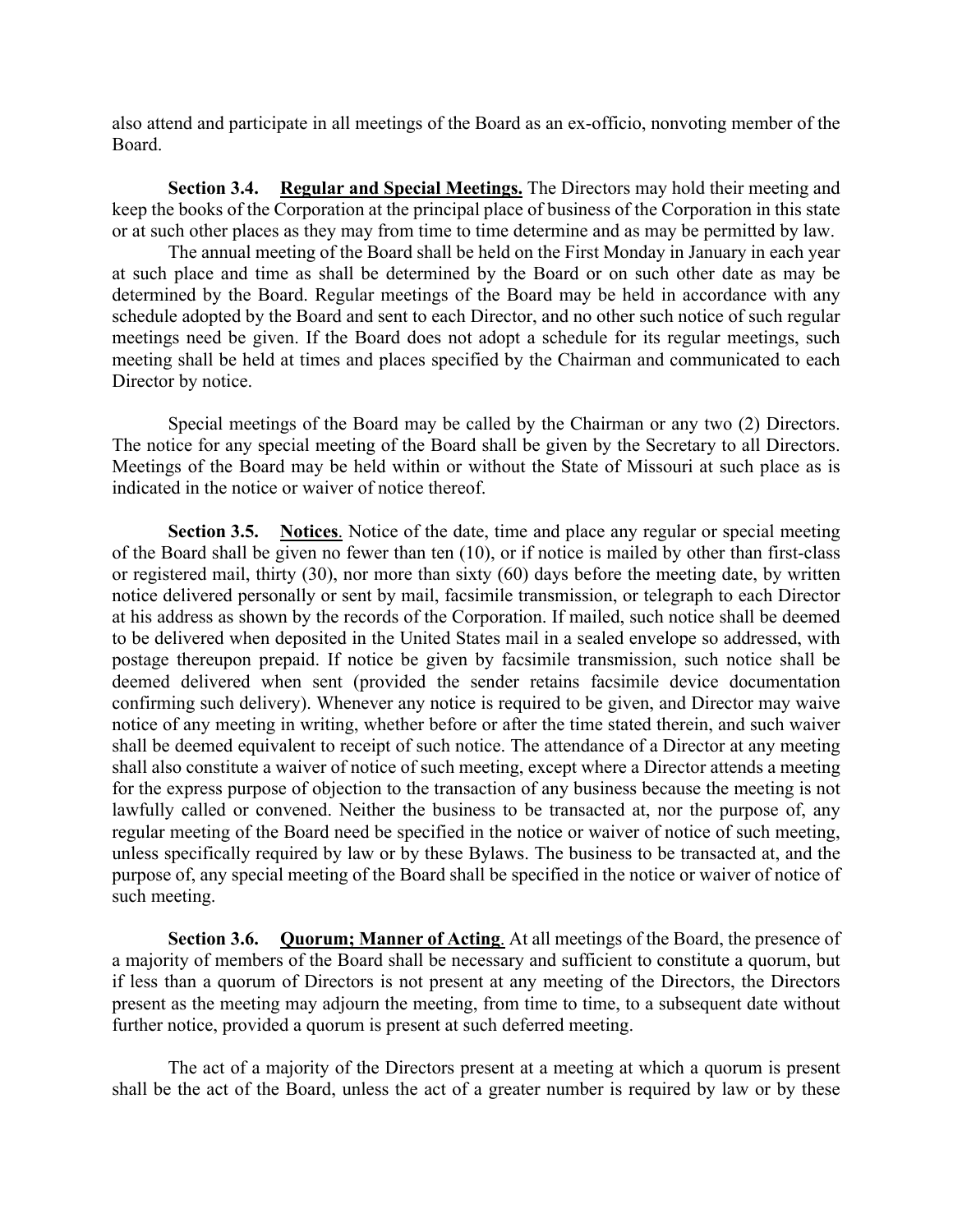Bylaws. Members of the Board may participate in an annual, regular, or special meeting of the Board by means of a conference telephone or similar communications equipment whereby all Directors participating in the meeting can simultaneously hear each other during the meeting, and participation in a meeting in this manner shall constitute the presence in person by such Director at a meeting.

**Section 3.7. Removal**. In addition to the procedures available under law for the removal of a Director, any Director may be removed from office for willful neglect of office, willful failure to carry out the duties and responsibilities assigned to said Director, or willful violation of the Articles, these Bylaws, or any rules and/or regulations of this Corporation adopted by the Board. Removal shall be effected by the remaining members of the Board, and such Directors shall, in the event they shall determine removal is called for, notify the Director subject thereto of the basis for the removal proceedings and an opportunity shall be provided to said Director for a fair and impartial hearing before the remaining Board members. Removal from office shall be effected by an affirmative vote of two-thirds of the remaining members of the Board present at any annual, regular, or special meeting. In the event of the removal of a Director under the provisions of these Bylaws, said removal shall automatically terminate his/her tenure as a member of the Board and as an officer, if he/she is then serving in such capacity.

**Section 3.8.** Vacancies. Vacancies on the Board occurring by reason of the expiration of a Director's term, death, resignation, removal, or any other reason whatsoever shall be filled by election of a successor Director.

**Section 3.9.** Compensation. Directors as such shall not receive any stated salaries for their services as such, but, by resolution of the Board, expenses of attendance, if any, may be allowed for attendance at each regular or special meeting of the Board; provided that nothing herein contained shall be construed to preclude any Director from serving the Corporation in any other capacity and receiving compensation or reimbursement of expenses therefor.

**Section 3.10. Informal Action by Directors.** Any action required by law to be taken at a meeting of Directors, or any action which may be taken at a meeting of Directors, may be taken without a meeting if a consent in writing, setting forth the action to taken, shall be signed by all of the Directors.

## **ARTICLE FOUR OFFICERS**

**Section 4.1. Officers.** The initial officers of the Corporation shall be a President, First Vice President, Second Vice President, Immediate Past President, and any other officer designated by the Board, all of whom shall be appointed or elected annually by the Board. The Vice Presidents and Board Members shall be selected annually at the regular meeting and shall assume office immediately following the meeting of their election. First Vice President-President Elect of the previous term shall become the President and shall assume office immediately following the meeting of the election of the Board. The Board Members' terms shall be two years and shall be staggered.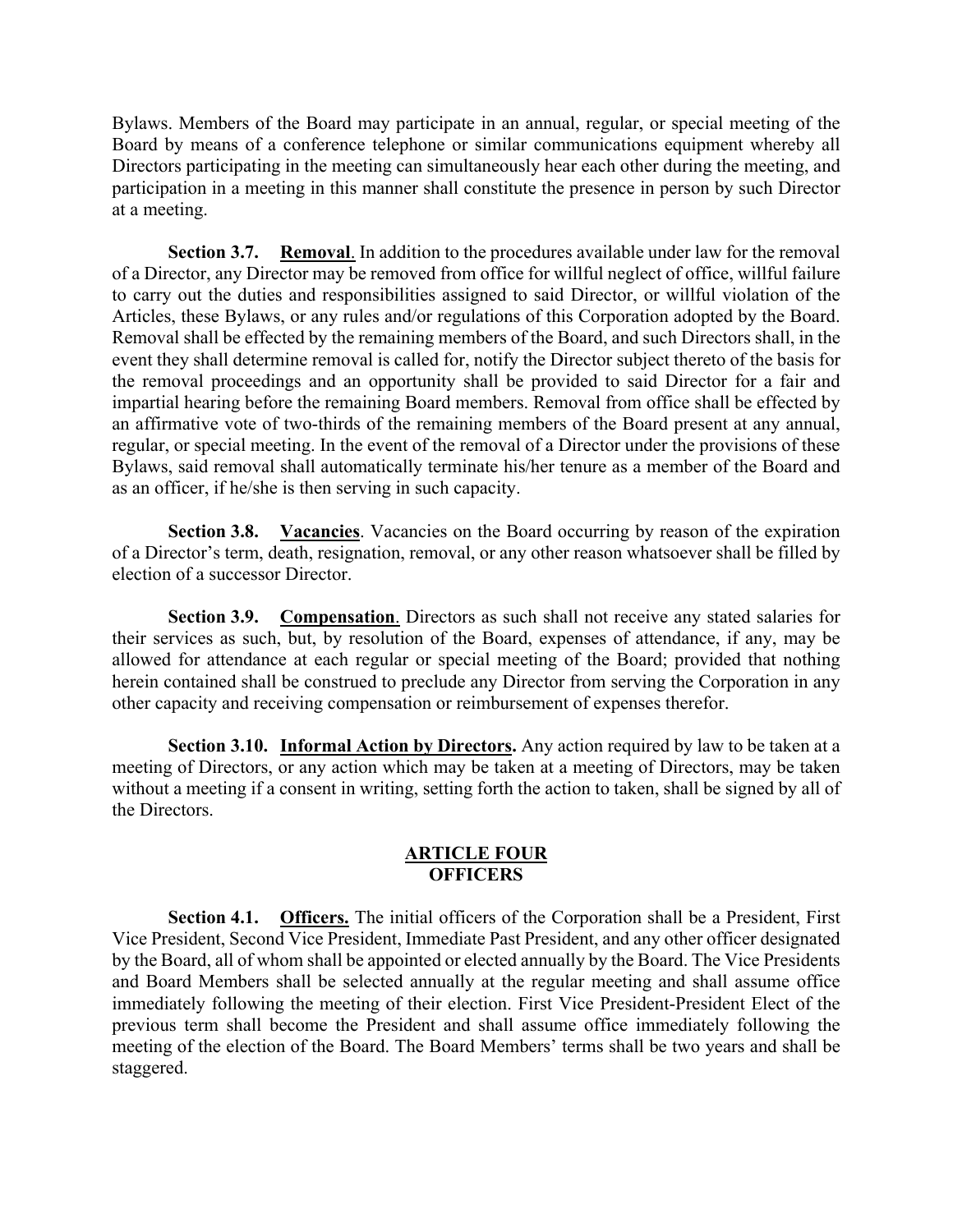**Section 4.2. Election and Term of Office.** The officers and Board members of the Corporation shall be elected annually at its annual meeting. If the appointment or election of officers shall not be held at such meeting, such election shall be held as soon thereafter as convenient. New offices may be created and filled at any meeting of the Board.

- a. The Board members or officers shall be elected from among the full members of the Corporation and shall be elected by a majority vote of the members casting ballots in the election.
- b. A Nominating Committee shall be appointed by the President consisting of five (5) members, one of whom shall be a past president of the Corporation. The committee shall invite members to submit recommendations for nominations and also shall inform members that names may be placed in nomination by petitions signed by at least ten (10) full members of the Corporation. Petitions must be received by a date set by the committee, which shall be at least forty-five (45) days prior to the annual meeting. The Nominating Committee shall take into account geographic balance of the Board in its considerations.

Not less than thirty (30) days prior to the annual meeting, the nominating committee shall mail or electronically deliver to each full member a ballot containing the names of all candidates for each office and shall identify the manner in which each nomination has been made (by committee, by petition, or both). The ballot shall provide a space for writing in the names of additional candidates. Ballots shall be returned to the Corporation by mail or electronically at least seven (7) calendar days prior to the annual business meeting. The Nominating Committee shall open and count such ballots prior to the annual business meeting and announce the results at said meeting. In the event of a tie for any office, the membership shall vote by written ballot at the annual business meeting.

The Nominating Committee shall take such action as deemed prudent to assure that such ballots remain confidential and to ensure the integrity of the election process. Candidates shall have the right to review the ballots cast prior to the annual meeting. All ballots shall be destroyed immediately following the annual conference.

**Section 4.3. Officers.** Each officer shall hold office until his successor shall have been duly appointed or elected and shall have qualified. The Officers of the Corporation shall have the following duties:

President – The President shall be the chief executive officer of the Corporation and (if not already a Director) shall preside at all meetings of the Directors at which he or she is present and entitled to participate in Board meetings. The President shall perform such duties as the Board of Directors may prescribe and shall see that all orders and resolutions of the Board are carried into effect. The President shall execute contracts, except where permitted by law to be otherwise signed and executed, and except where the signing and execution thereof shall be expressly delegated by the Board of Directors to some other officer or agent of the Corporation. The President shall make all chairperson and committee member appointments to standing and special committees, and represent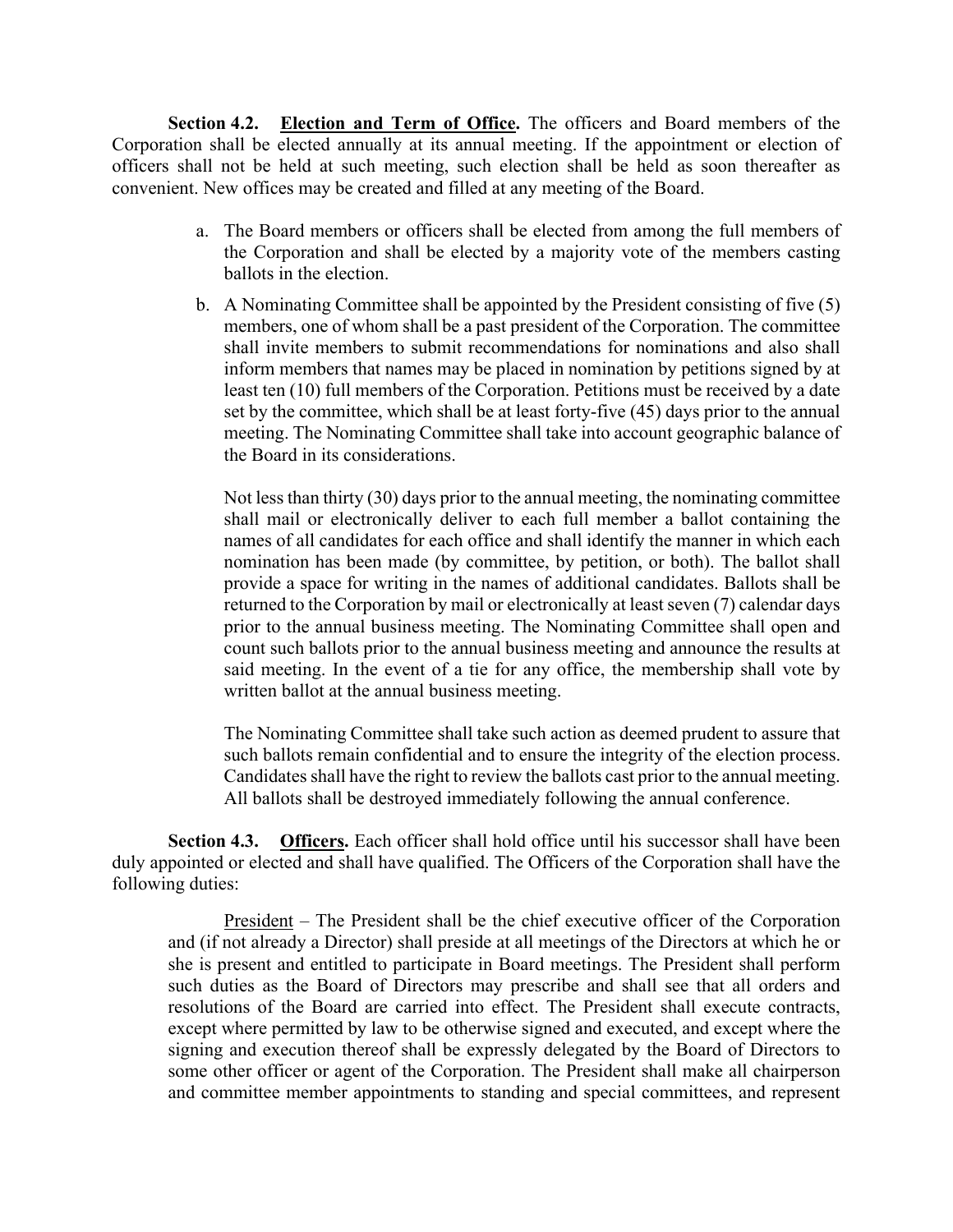the Corporation in its contacts with affiliates, ICMA, and other state associations and organizations.

First Vice President – President-Elect – The First Vice President – President-Elect shall provide general assistance to the President, chair the Spring Conference Committee, serve on such committees as may be assigned by the President, and preside over Corporation meetings in the absences of the President. The First Vice President – President-Elect shall facilitate the annual performance review of the Executive Director.

Second Vice President – The Second Vice President shall provide general assistance to the President, First Vice President – President-Elect, chair one of the subcommittees, and serve on such committees as may be assigned by the President.

Immediate Past President – The Immediate Past President shall provide historical context to the governing body and chair the Nominating Committee.

**Section 4.4. Removal from Office.** Any officer or Board member may be removed from office for willful neglect of office, willful failure to carry out the duties and responsibilities assigned to said officer, or willful violation of the Articles, these Bylaws, or any rules and/or regulations of the Board or the Corporation. Removal shall be by the Board, and such Board shall, in the event of the determination of liability of any officer for removal under the provisions of the preceding sentence, notify the individual subject thereto of the basis for removal proceedings, and an opportunity shall be provided said officer for a full and impartial hearing before such Board. Removal from office shall be effected by an affirmative vote of two-thirds of the members of such Board present at any annual, regular, or special meeting. In the event of the removal of an officer under the provisions of these Bylaws, said removal shall automatically terminate his/her tenure as a member of the Board.

Section 4.5. Vacancies. Vacancies occurring in any office by death, resignation, removal, expiration of the term of her/his appointment, or otherwise shall be promptly filled by the election of an individual to such office. Such election shall be held at any annual, regular, or special meeting of and by the Board, and shall be effected by an affirmative vote of a majority of Board members then present. Any officer so elected under the foregoing circumstances shall be entitled to commence her/his tenure as specified by the Board.

**Section 4.6. Committees.** Standing Committees of the Corporation shall be: Ethical Conduct Committee; Membership and Recognition Committee; and Spring Conference Committee. Each Committee shall consist of a Chairperson and a minimum of four (4) full members, to be appointed annually by the President. Special committees may be appointed by the President as may be necessary.

## **ARTICLE FIVE FISCAL YEAR**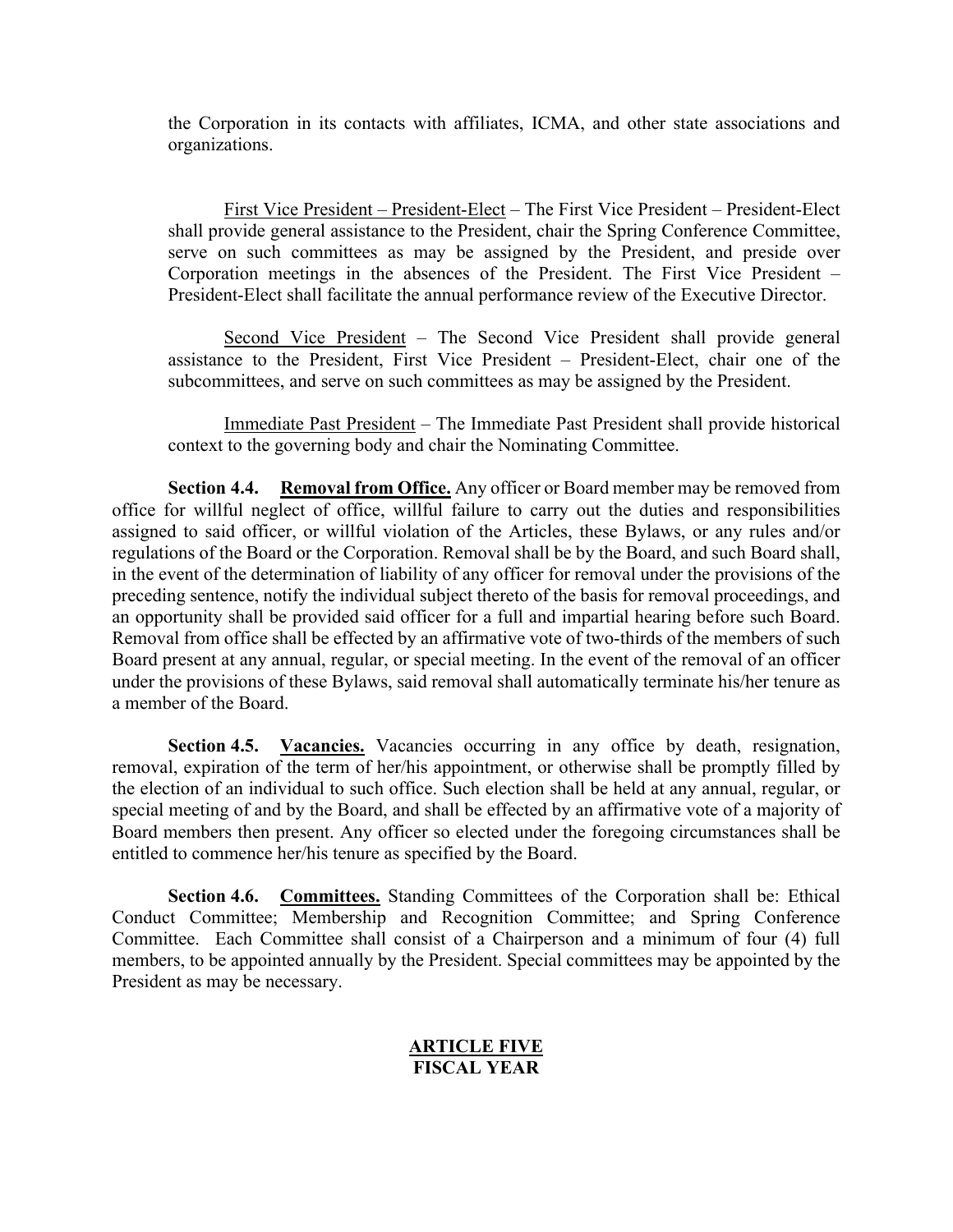**Section 5.1. Fiscal Year**. The fiscal year of the Corporation shall be the period from January 1 to December 31 of each year.

# **ARTICLE SIX CONTRACTS, LOANS, CHECKS, DEPOSITS & DUES**

**Section 6.1. Authorization of Contracts**. The Board may authorize any officer or officers, agent or agents, of the Corporation, in addition to the officers so authorized by these Bylaws, to enter into any contract or execute and deliver any instrument in the name of and on behalf of the Corporation, and such authority may be general or confined to specific instances.

 No loans shall be contracted on behalf of the Corporation and no evidence of indebtedness shall be issued in its name unless authorized by a resolution of the Board. The Corporation shall not make any loan to any officer or director of the Corporation.

**Section 6.2. Checks, Drafts, etc**. All checks, drafts, or other orders for the payment of money, notes or other evidences of indebtedness issued in the name of the Corporation shall be signed by the President and the Treasurer, or by such officer or officers, agent or agents, of the Corporation and in such manner as shall from time to time be determined by resolution of the Board. In the absence of such determination by the Board, such instruments shall be signed by the Treasurer and countersigned by the President of the Corporation.

**Section 6.3. Deposits**. All funds of the Corporation not otherwise employed shall be deposited from time to time to the credit of the Corporation in such banks, trust companies, or other depositories as the Board may select.

**Section 6.4. Gifts**. The Board may accept (and delegate to one or more officers the authority to accept) on behalf of the Corporation any contribution, gift, bequest, or devise, whether outright or in trust, as a current or future interest, as real or personal property, or as tangible or intangible property, for the general purposes or any special purpose of the Corporation upon such terms and conditions as such Directors (and officer(s)) determine are necessary or appropriate.

## **Section 6.5. Dues**.

- a. Annual dues for all membership categories shall be set annually by the Board. Dues shall become due and payable annually on July 1. Any member in arrears two months or more after the due date loses his/her right to participate in the Corporation until all delinquent dues are paid.
- b. Upon payment, a portion of all annual dues, as determined annually by the Board, shall be set aside for the Kathleen Mansfield Scholarship Program. At a minimum, the set aside amount shall be:
	- Full membership: ten dollars (\$10.00);
	- All other membership: five dollars (\$5.00);
	- Student membership: exempt.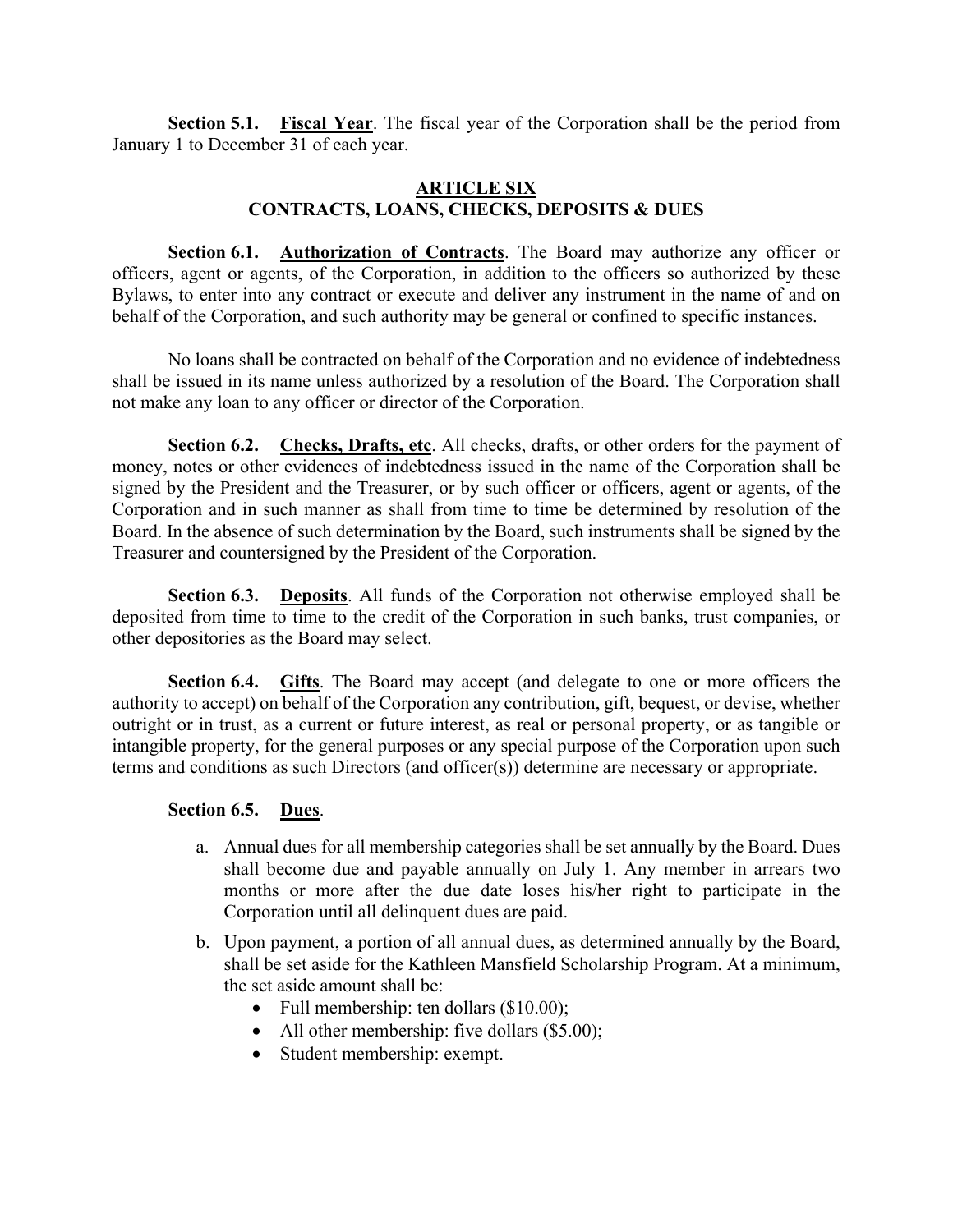- c. Upon written request to the President, an MCMA member may apply the amount of one (1) year MCMA membership dues to the first year International City/County Management Association membership dues.
- d. An individual who accepts a CAO, Manager, Assistant CAO, or Assistant Manager position for the first time with a Missouri city or county and was not previously a full member of MCMA shall, upon acceptance of application, be granted a complimentary first year of membership.

## **ARTICLE SEVEN MEETINGS AND ETHICS**

## **Section 7.1. Meetings**

- a. The Corporation shall hold at least two meetings each year, such meetings to be held at a location to be designated by the Board.
- b. Special meetings may be held when called by a petition submitted to the President that is signed by at least fifteen percent (15%) of the full members of the Corporation. The President must schedule a date, time, and location for the special meeting and notify the membership of the same within thirty (30) days of receiving a valid petition. The special meeting must be held within ninety (90) days of receipt of the petition.
- c. Special meetings may be held at any time when called by the majority of the Board.
- d. A quorum consisting of twenty percent (20%) of the full members must be present at all meetings to transact business. Voting on all matters before the Corporation by mail, electronically, or at its regular or special meetings will be by full members only.

**Section 7.2.** Compliance with all Laws. Notwithstanding any provision of these Bylaws, the Board's powers concerning the management, conservation, and administration of its assets, both principal and income, are to be subject to and limited by the Missouri Revised Statutes. In case of any possible inconsistency between the Board's investment powers (described in the preceding Article of these Bylaws), the Missouri statutes, and the Code, the latter shall be determinative for all purposes, and the Board shall modify any proposed or pending actions affected accordingly.

**Section 7.3.** Ethics. The code of ethics of the International City/County Management Association, including any and all amendments adopted thereto, is hereby adopted by reference as the Code of Ethics of the Missouri City/County Management Association, Inc.

- a. The Ethical Conduct Committee (ECC), provided for and established herein, will review and investigate any claims of misconduct of a member. The ECC will serve as an advisory board to the Board, which will retain the power of levying final determinations, including that of discipline and expulsion.
- b. Disciplinary/Expulsion Procedure
	- 1. Any claim must be confidentially submitted in writing to the Board;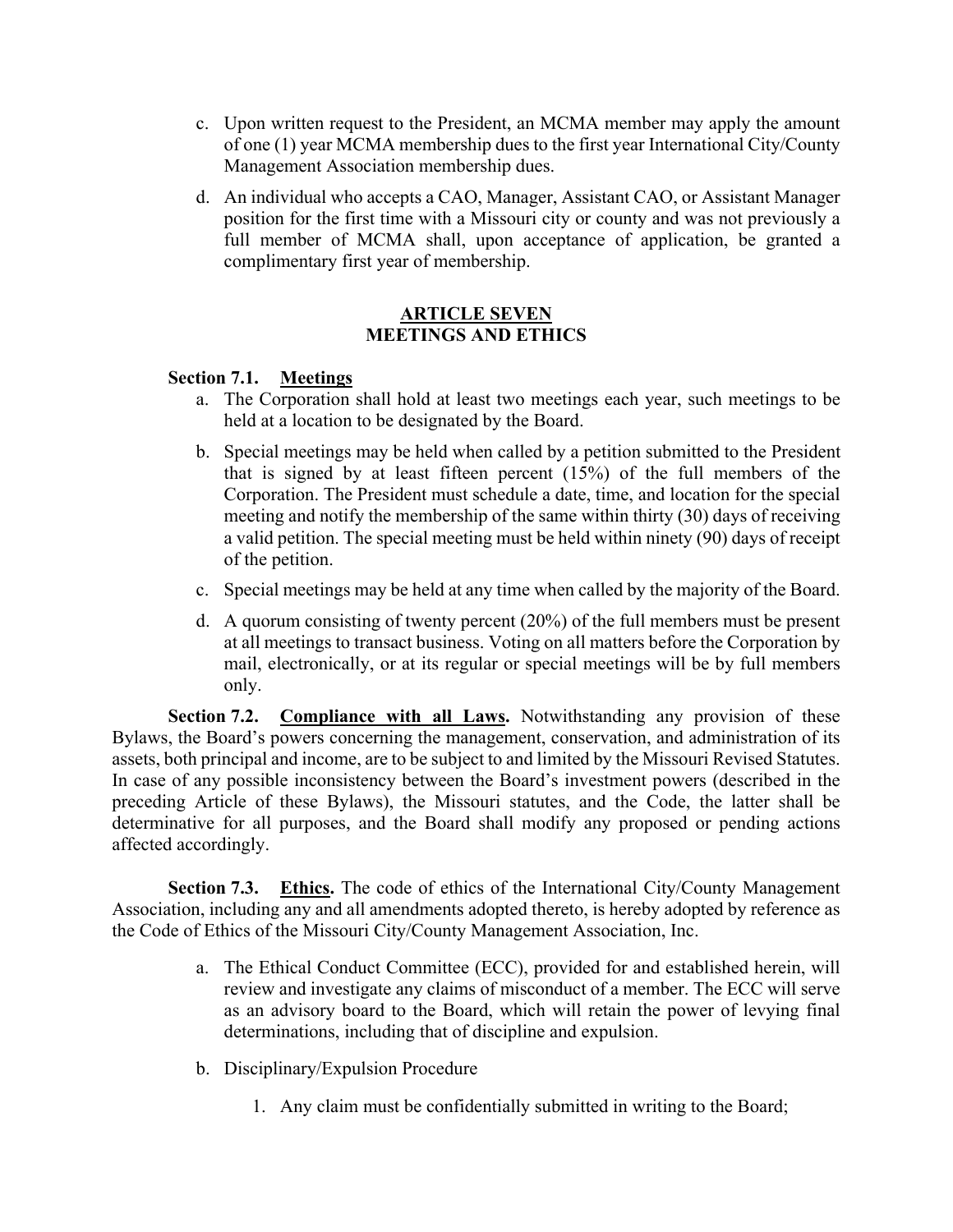- 2. The Board will review the claim and, if warranted, submit the same to the ECC for its review and investigation.
- 3. The ECC will thoroughly and timely investigate the claim, providing all sides with fair, impartial due process. If a claim involves a member of the Board or ECC, the member will recuse himself/herself.
- 4. At the conclusion of the investigation, the ECC will report its findings to the Board, which will then determine the appropriate course of action;
- 5. If the Board determines that the ICMA Code of Ethics has been breached, it may discipline or expel the member. When determining the level of discipline, the Board will consider factors such as the severity of the infraction, prior violations, the willfulness of the violation, and the impact on the Corporation;
- 6. Disciplinary/Expulsion options include the following:
	- i. Private Censure: Notice of determination submitted confidentially to those directly involved;
	- ii. Public Censure: Notice of determination submitted to the entire membership;
	- iii. Expulsion: Removal of a member and revocation of all membership privileges for a period of time;
	- iv. Lifetime Membership Ban: Permanent expulsion and bar from reinstatement.

### **ARTICLE EIGHT ANNUAL REPORTS & AFFILIATIONS**

**Section 8.1. Reports.** The Board shall cause the Secretary of the Corporation to file such annual reports as may be required by federal law and state law.

**Section 8.2. Affiliations**. The Missouri City/County Management Association, Inc., shall be formally affiliated with the International City/County Management Association (ICMA) and the Missouri Municipal League (MML).

## **ARTICLE NINE GENDER- SINGULAR/PLURAL**

**Section 9.1. Gender/Number.** Whenever the masculine gender is use in these Bylaws, the feminine gender, wherever appropriate, is also intended, and these Bylaws should be construed in a manner to effectuate this intent. Similarly, wherever the singular is used, the plural may also apply in appropriate circumstances, and vice versa.